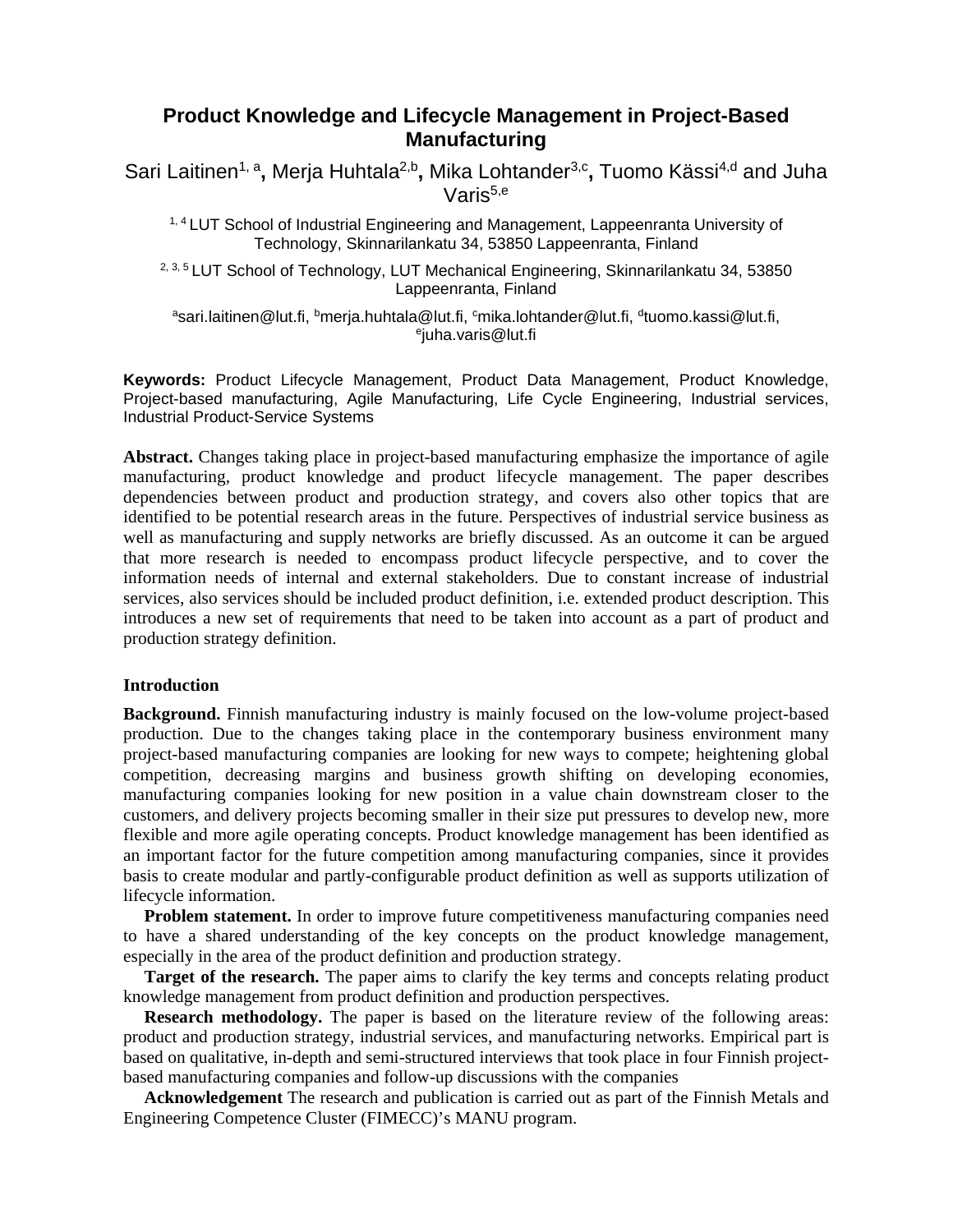#### **Business environment change – Industrial services and manufacturing networks**

Manufacturing industry undergoes significant changes. Heightening competition, reducing margins and business growth shifting on emerging economies put pressures to develop new skills and capabilities for future production; the importance of agile production methods, need for collaboration and co-development, as well as more efficient management tools grow. [1,2]

Business focus shifts on services; service business constitutes significant part of annual revenue in a large number of manufacturing companies [3-5]. Service concepts evolve from being technology-based to customer-oriented; solution providers take a new position in a value chain and integrate deeper in customer business and production processes [6,7].

Products and services integrate into complex solutions [6] and manufacturing itself can be considered as a service: As Yang et al. [8] put it "new service-oriented networked manufacturing mode [--] can realize agile services and green intelligent targets, solve more complex manufacturing problems and perform larger scale collaborative manufacturing"

Networked operating model expands product definition into the network. Due to the increasing role and importance of manufacturing and supply network [1-2,9] suppliers need to be taken into account as external stakeholders; the information needs of actors in manufacturing and supply network need to be considered as a part of product knowledge definition [10]. Equipment and services integrate into complex solutions, and there is therefore a growing need for common product definition and management structures. Lifecycle information gathered from installed base constitutes a basis for future services. [6, 11]

#### **Product and production strategy**

The term production is actually more than just manufacturing: manufacturing is perceived just in operations inside the company's manufacturing plant, but the production includes also the materials and parts purchasing and the final product delivery to the customer. The strategy itself defines the visions and aims, which are needed to success in marketing environment. [12,13]

**Product and part definition.** The definition of product is depending on the author, the point of view or the standard: basically no universal definition is available. The product is often called as a part or component: the three different terms normally means the same thing. But according to McKay et al. [14] the part is object which is already manufactured (or will soon be) and the product is object which is already sold (or will soon be). The component is non-decomposable object, which includes parts; normally component is purchased object. Assembly cannot be called as product, because the assembly has to include at least two parts. Other issue which separates the assembly and component from each other is the data: these two objects may include different information. [14] And also with the help of data the product can be described: the data will include features, parameters, relationships to other part and even some constraints [15].

When exanimate the international standard [16] it gives the definition for the part as "a product" with operational functionality that is expected to be used as a component of one or more assembled products". So, according to this standard it can be said that the product and part can be handled as individual terms. On the other hand, Stark [17] wrote that the product is defined as an object which consist number of assemblies or parts. Stark's [17] and McKay's [14] the definitions of term product are similar, the stage in product lifecycle is interact to the definition: is the product already manufactured, or is it still in production. [14,17]

Earlier it was pointed out that the definition is depending also from the point of view. In the Fig. 1 is shown the different point of view of one kind of product. So, when talking about the product, it has to be clear which point of view the product is seen. Not only is the viewer's position in the company affecting to definition, but also the use of the product has a meaning to definition. [18]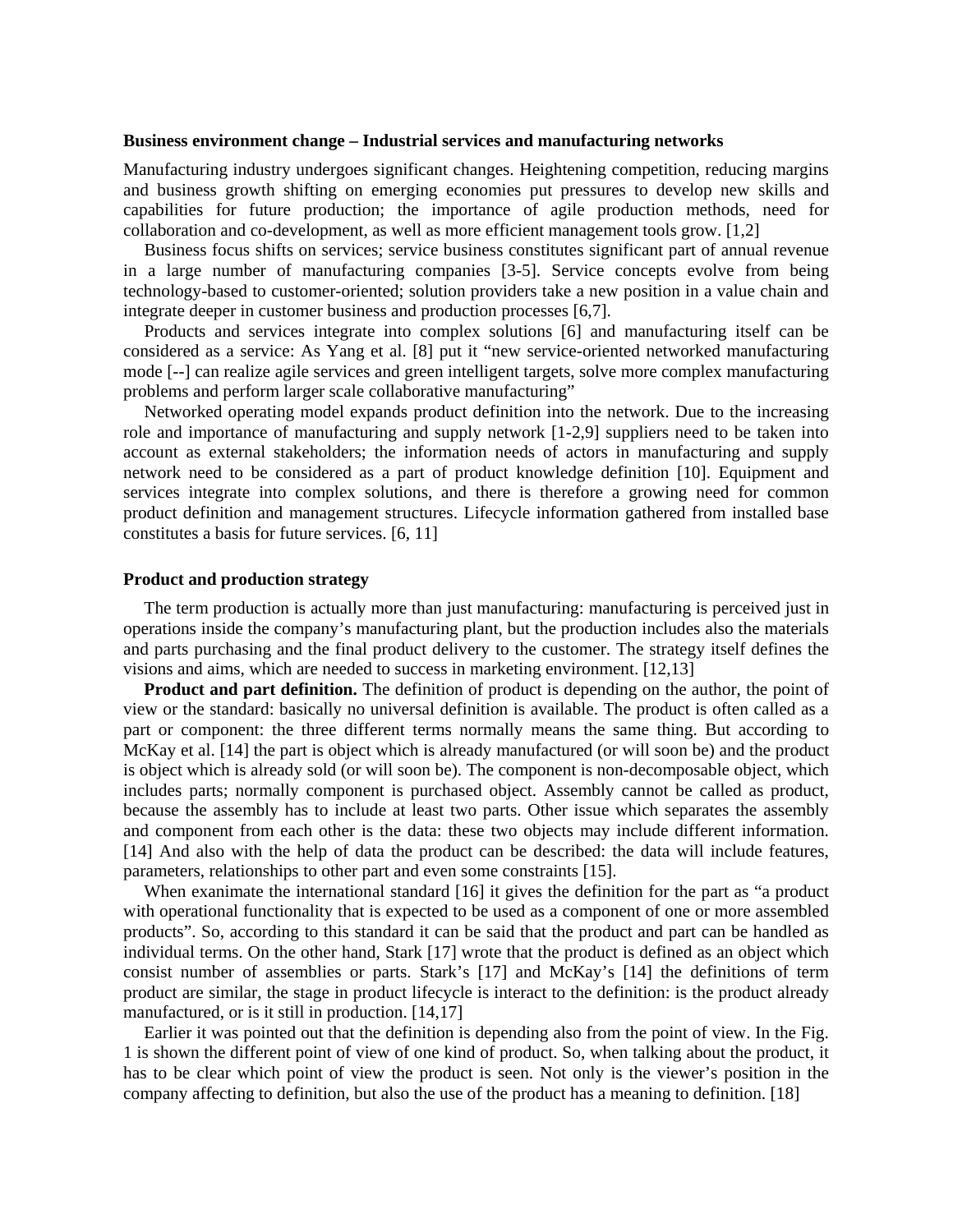

Fig. 1. Product and its different points of views inside of the company [18]

When thinking about the product definition it is crucial first to identify what is the actual product and/or part. The term product is covering all the parts, assemblies, products and sub-assemblies. These are the things that the company needs to produce a finished or semi-finished article for the market/customers. And the product itself is the key element in the product and manufacturing strategy. But without correct manufacturing (and design) information the products/parts cannot be manufactured: the product data is defining the manufacturing method and the manufacturing costs.

**Production Strategy.** After defining the term product the production strategy is easier to plan. When chancing the production strategy is not affecting only to production: its affects can also be seen in the company's management, business, marketing, purchase et cetera. It should be aware of that before actually changing the productions strategy the own production should be analyzed. In this analyze the purpose is to recognize unused production's developmental potential(s). After this analyze the company will know can the production be intensified and can some mode of operations be developed. [12,13]

Production strategy is related to manufacturing strategy. In some cases some product are going to be manufactured somewhere else than in own manufacturing plant: for cost, marketing and/or delivery reasons (just to mention few). The strategy itself can be analyzed from different point of views: the product, level of industry or company. [19]

The reason why the production strategy may change is depending on different manufacturing reasons, as Miltenburg [19] wrote: "cost, quality, delivery, performance, flexibility, and innovativeness." In production engineering point of view most likely the reason is the total costs. Some products may need special know-how and the workers may be hard to find (for example some welders) so the only possibility is to use subcontractors. Also in some cases the work load is not regular all the time so to avoid idle time among the workers, some task may be bought from subcontractors.

**Product Strategy.** When making the changes to production strategy it will automatically affect to product strategy: these two have interdependences. The main challenges are to recognize the interdependences and make the correct decision: what is worthwhile to do and what can be done. The product interdependences to production are (just to mentioned few): materials, number of parts, time of delivery, stocking, manufacturing, assembly, complexity of the product and manufacturability of products. [12]

Changes in product strategy are not affecting only to already existing products. The changes are also implemented to the stage of product development: in some cases the change in product strategy means that some changes have to be done to the product. And from this point of view the product strategy is linked to product lifecycle management. [20]

In production engineering point of view the changes in product strategy do not always mean that changes has been made in business strategy. The manufacturing technology (for example machine tools) may change and the need for new product strategy is set: it may be that old machines are no longer suitable for manufacturing such product that customer' needs. [20]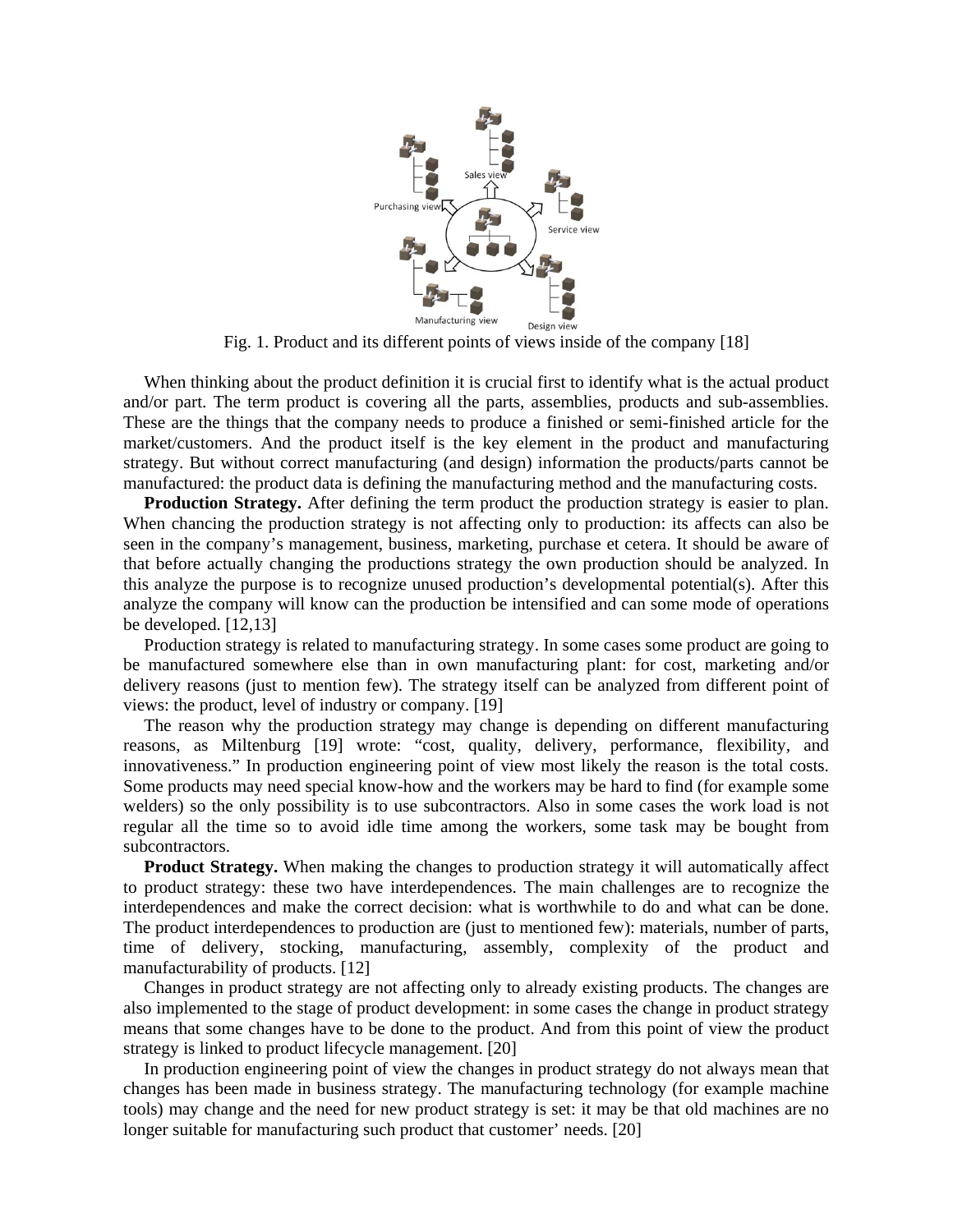### **Conclusions**

The paper shows important dependencies between product and production strategy as well as product and part definition together with business model and business strategy. The way how key terms and concepts are defined have significant importance on the applicability of the terms and concepts as well as from the perspective of information reuse. Therefore it is recommended to pay close attention on determining the key concepts and terms, especially relating to product and production strategy.

It can be argued that as a part of product and production strategy determination it is essential to carefully define the key terms: especially the terms "product" and "part". The reasoning is that these terms have several stakeholders and perspectives. For example, designers and purchasing unit often see parts and product differently, and the challenge of different perspectives is going to cumulate in network. It is recommended to define terms "product" and "part" in a way that no misunderstanding is possible. Common understanding on the key concepts supports product and production strategy definition.

Taking into account recent development of manufacturing industry; growing amount of industrial services and networked business and operating models it becomes evident that product and production strategy need to be expanded to cover industrial services and supply network in addition to manufacturing. Comprehending use case and operating environment of the commercial product is essential in product definition, and also intangible dimensions like services, work flows and processes should be considered as a part of product definition.

Service business and network issues introduce a new set of requirements and they need to be considered as a part product definition and product knowledge management in the project-based manufacturing. Terminology issues and how to define key concepts and terms in a way that comprises both physical equipment and intangible services is important as well as stretching the scope to cover network issues, information needs of different stakeholders and different stages of lifecycle including also R&D, pre-sales and sales, delivery and maintenance, upgrades and disposal.

Following areas were recognized interesting for future research: Identifying the business critical information and information needs of different stakeholder groups along the lifecycle, identifying potential similarities and commonalities among the information needs, applying the modular product architecture in project-based manufacturing, including service-related information in the product definition, and applying platform thinking in product management in the project-based manufacturing.

#### **References**

- [1] H.-P. Wiendahl, H.A. ElMaraghy, P. Nyhuis, M.F. Zäh, H.-H. Wiendahl, N. Duffie, M. Brieke: Changeable Manufacturing - Classification, Design and Operation. Annals of the CIRP Vol. (2007) 56, pp. 783 - 809
- [2] J. Noonan and M. Wallace: Building responsive contract manufacturers through value-focused strategies. Supply Chain Management: An International Journal, Vol. 9 (2004) pp. 295-302
- [3] H. Gebauer, E. Fleisch and T. Friedli: Overcoming the service paradox in manufacturing companies. European Management Journal, Vol. 23 (2005) pp. 14–26
- [4] R. Oliva and R. Kallenberg: Managing the transition from products to services. International Journal of Service Industry Management, Vol. 14 (2003) pp. 160-172
- [5] R. Wise and P. Baumgartner: Go Downstream: The New Profit Imperative in Manufacturing. Harvard Business Review, September-October (1999)
- [6] H. Meier, R. Roy and G. Seliger: Industrial Product-Service Systems—IPS2. CIRP Annals Manufacturing Technology, Vol. 59 (2010) pp. 607–627